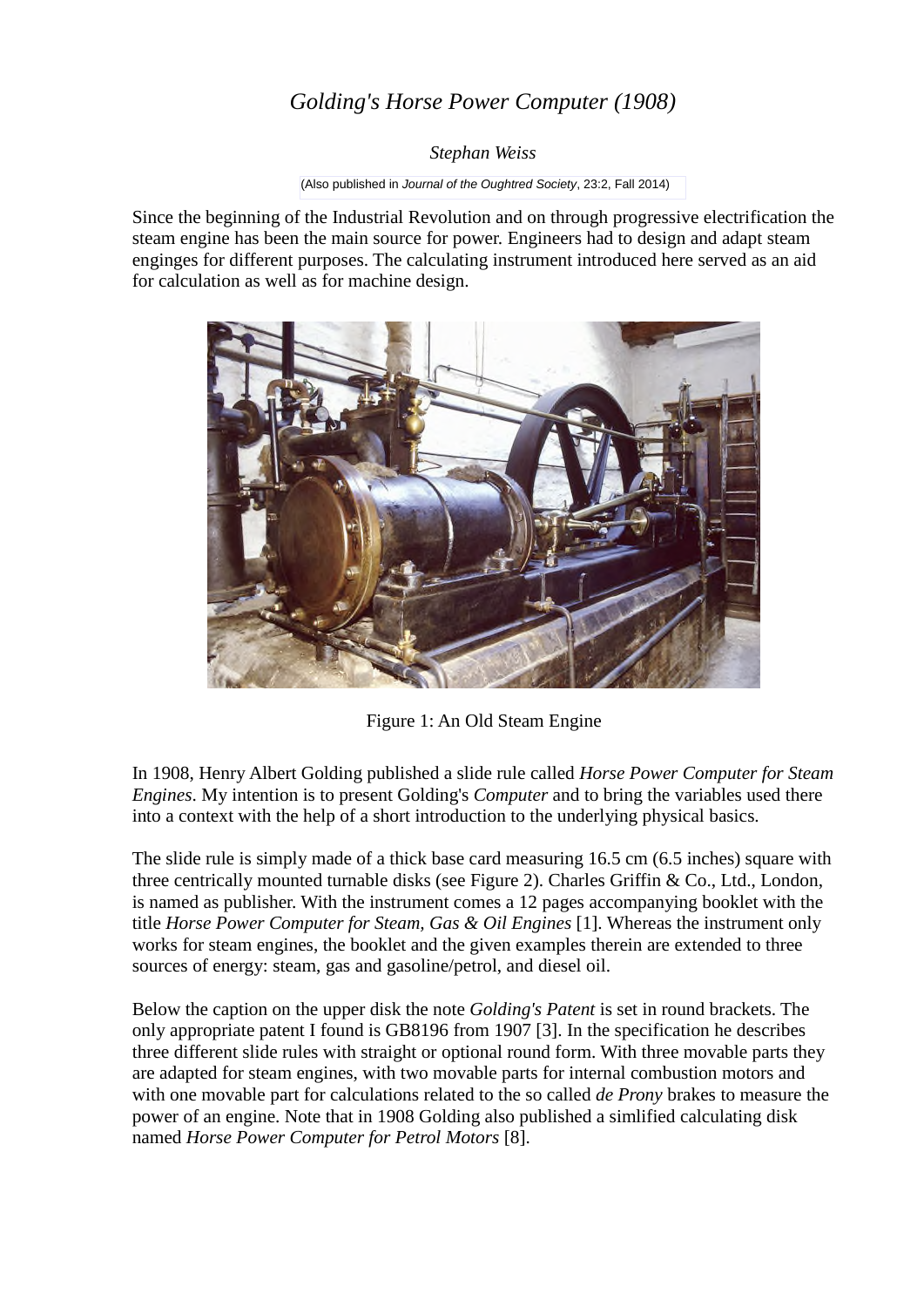

Figure 2: Golding's Horse Power Computer

While other slide rules for steam engines allow four or five state variables [4 to 7], with Golding's slide rule seven variables can be set independently to find the power of an engine as the  $8<sup>th</sup>$  variable.

The inventor writes about usage and priciple of his instrument:

The computer is an ingenious form of mechanical calculator for solving the numerous problems connected with the power, size and speed of steam engines of all kinds. Its action is based upon the well-known principle of logarithmic calculation, the operations of multiplication and division being effected mechanically by the addition and subtraction of distances proportional to the logarithms of the quantities represented. [1, first paragraph]

For collectors who like to have an understanding of scale operation, a very short overview of steam engine design will be given with reference to Figure 3. My explanations follow closely two sources: the small booklet added to the slide rule and the textbook the authors H. A. Golding, inventor of the slide rule, and Charles Edward Larard wrote for students and engineers in 1907 [2].

### Physical basics

Inside a cylinder a piston with area A is sliding, traversing the **stroke of length L** (in the following text, variable names used on Golding's slide rule are set in bold). The piston drives with its rod, either directly or connected to a crankshaft, and a flywheel. Two valves at each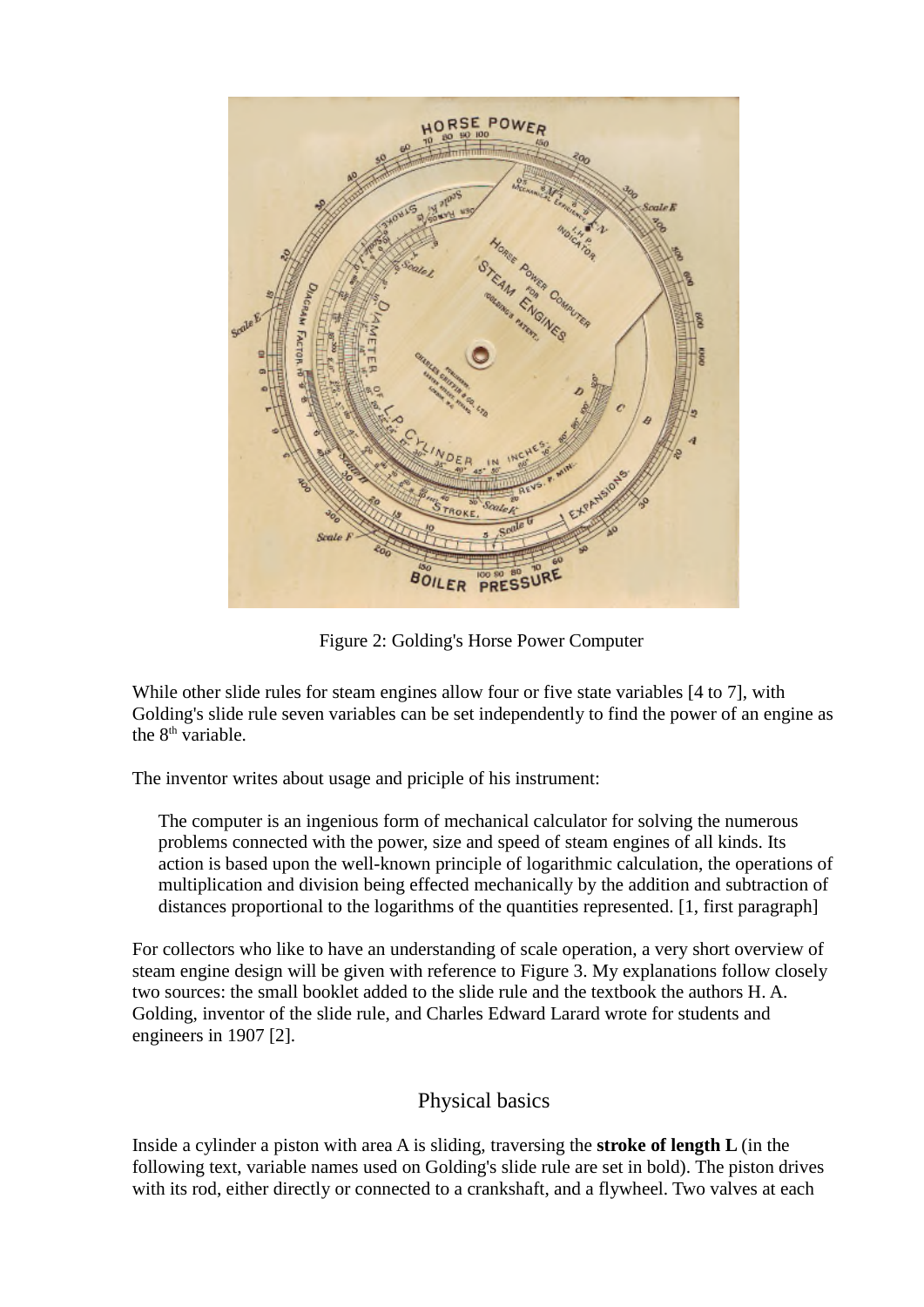end of the cylinder, not shown in Figure 3, direct the flow of steam. The piston is moved by steam of pressure P above athmospheric pressure (Figure 3 at bottom). With A in square inches, P in lbs. per square inch and assumed to be constant, and L in feet we get

Work Done = 
$$
P * A * L
$$
 (ft.-lbs.). (1)

The area A is expressed by the **diameter D** of the piston:

$$
A = \pi/4 * D^2. \tag{2}
$$

Here, for an initial approximation, any influences of valves on the pressure are neglected.



Figure 3: Various Diagrams for Steam Pressure Over Piston Stroke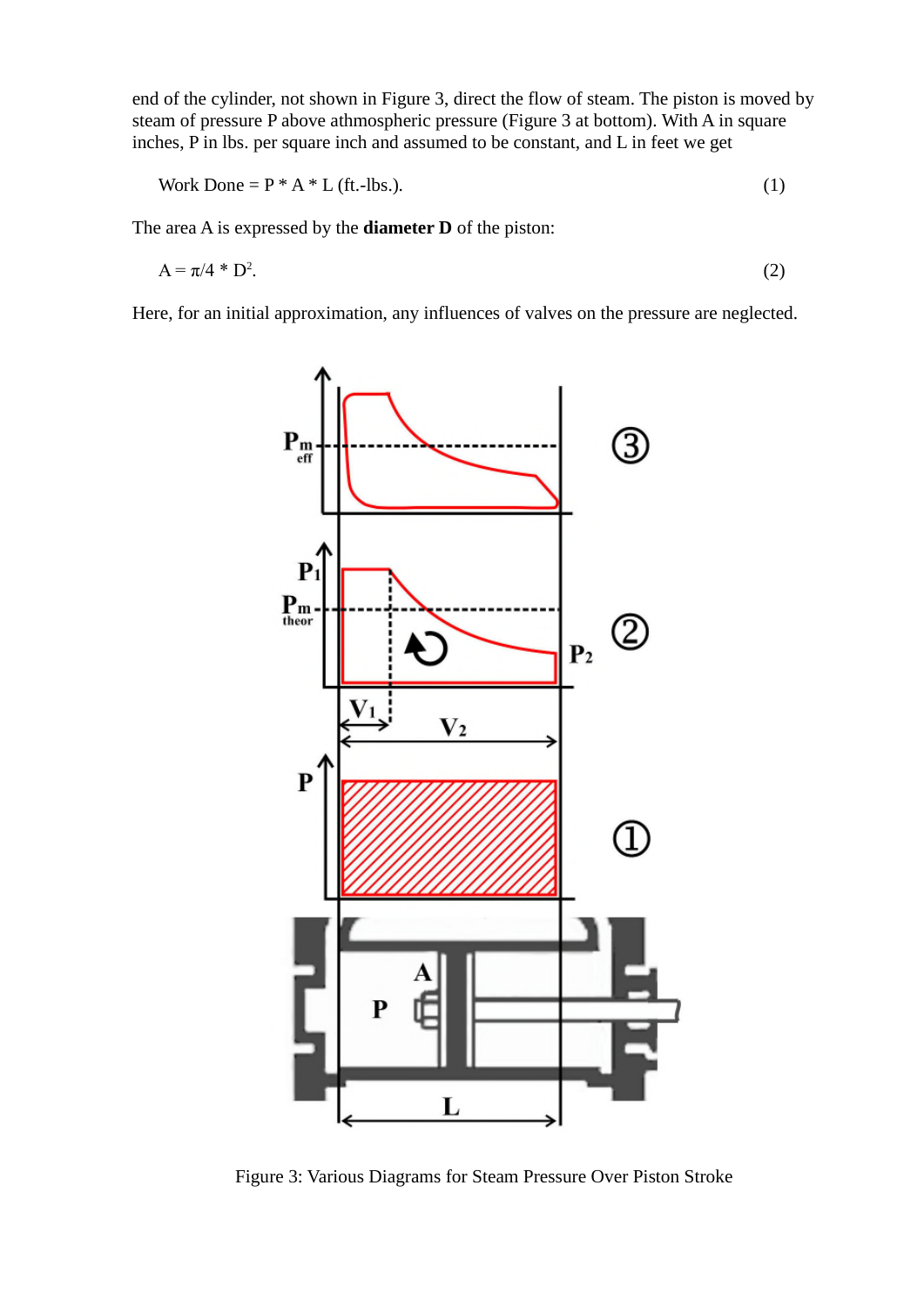The red lines in Figure 3 indicate the assumed pressure on the left side of the piston in relation to the piston's position and must be read clockwise. The work done during a stroke is proportional to the area within the red closed line. Figure 3, position 1 represents an assumed constant pressure.

Almost all engines were double-acting steam engines, which means that steam of high pressure acts alternately on both faces of the piston. For a movement backwards the piston area must be reduced by the cross-section of the piston rod a. We get the total work done during a double stroke or one revolution of the flywheel as

$$
Total Work Done = P*2*L*(A - a/2).
$$
\n(3)

Now the first restriction must be taken into account: while the piston moves the pressure on the acting sides is by no means constant. Therefore, the design engineer works with a mean pressure  $P_m$ , assumed to be constant over the stroke.

When an actual engine ist tested for power, diagrams are taken by means of mounted steam engine indicators that record the pressure at every point of the moving piston [4]. Such a diagram appears similar to the one shown in Figure 3, position 3. Opening and closing of valves is directed by another piston or slider outside the cylinder and is not shown in Figure 3. As long as the first valve is open the high boiler pressure acts upon the piston. When this valve closes the steam expands and pressure falls in accordance with a hyperbolic function until the same valve opens again and steam escapes either to athmosphere or to the next lowpressure cylinder. When the piston returns with higher pressure on the other face steam is exhausted at approximately athmospheric pressure.

The area enclosed in the diagram is obtained from the indicator diagram either by graphical methods that divide the diagram into small stripes which are added, or by means of a planimeter. From this area we get the mean effective pressure with  $P_m$  eff = area within curve / length of stroke.

For an engine not yet built this later indicator diagram is of course unknown. During design the engineer had to estimate the later probable mean effective pressure  $P_m$  eff as accurately as possible. This estimation was performed either by graphics or by calculation. The graphical method is based on a theoretical diagram as shown in Figure 3 position 2. As long as the first valve is open the constant **boiler pressure**  $P_1$  acts upon the piston. When this valve closes isothermal expansion is assumed and the pressure reduces in accordance with a hyperbolic function to pressure  $P_2$  when the valve opens again. In a first step, this theoretical diagram is drawn based on technical data of the planned engine and in the next step, an expected real indicator diagram as in Figure 3 position 3. is inserted.

The theoretical mean pressure in the diagram Figure. 3 position 2 throughout a stroke is calculated with help of Golding's computer by

$$
P_m \text{theor} = P_1 * (1 + \ln(r)) / r \tag{4}
$$

with the **ratio of volumes**  $\mathbf{r} = V_2 / V_1$ , also called ratio or **number of expansions**. Various tables tabulate values for that theoretical mean pressure according to the initial boiler pressure  $P_1$  and the point when the valve closes (called the cut off) with which ratio r is defined.

Due to losses within the cylinder, rounding of the corners in an indicator diagram and the fact that expansion is not exactly isothermal, the effective mean pressure is smaller than the theo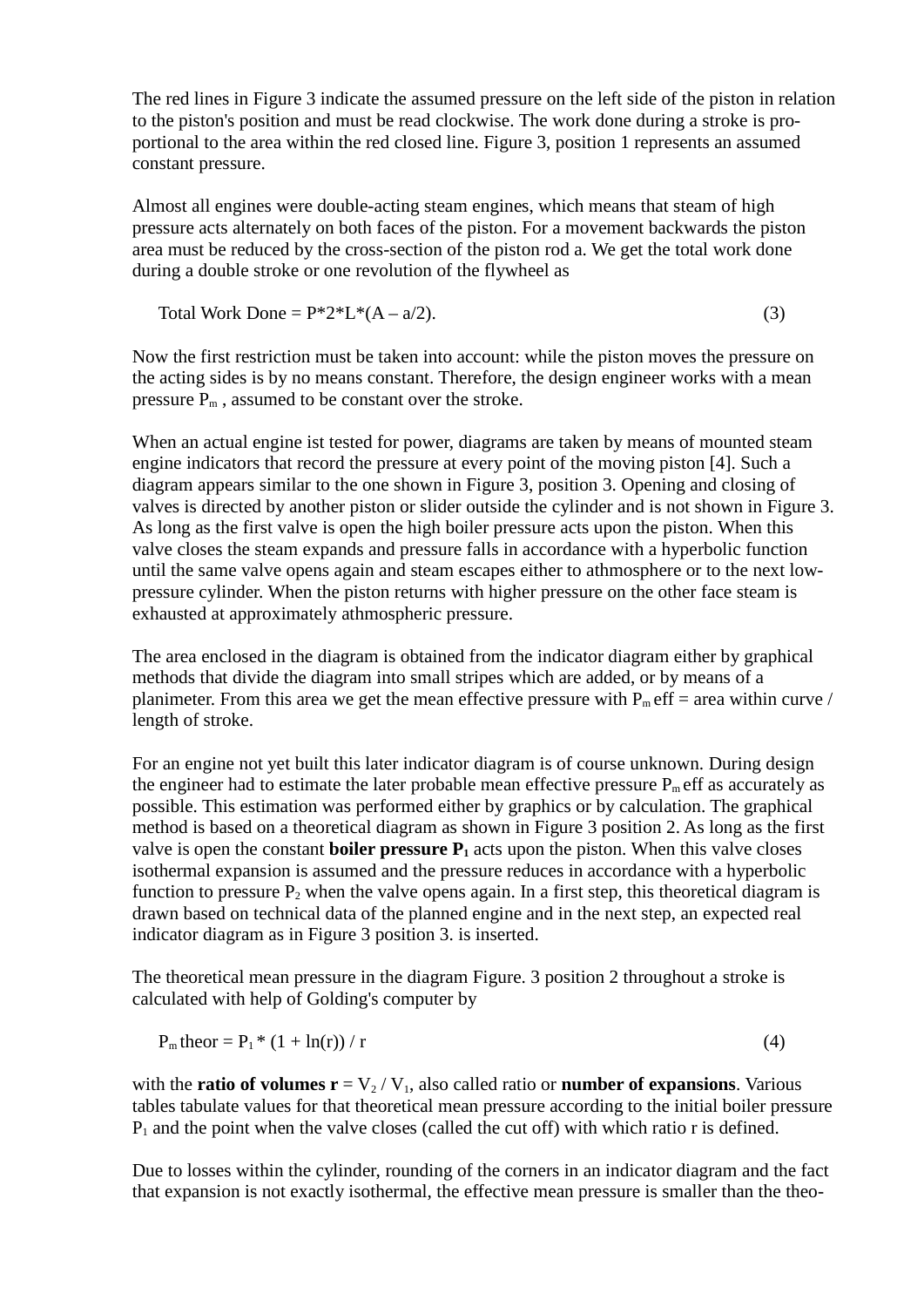retical mean pressure. The effective mean pressure is obtained by multiplying by a factor called **diagram factor** that is less than 1, thus:

 $P_m$  theor \* diagram factor =  $P_m$  eff. (5)

Given the known effective mean pressure the engine will work with, the physical work done during one revolution of the fly wheel can be calculated. This work multiplied with the **speed of engine** in revolutions per minute, followed by a division of 33000, gives the Indicated Horse Power (I.H.P.).

When Golding published his slide rule, the power of an engine was measured with the unit "horse power" (H.P.), which equals 33000 foot-pounds per minute (ft-lbs./min.). The additional word "indicated" power comes from the fact that the pressure inside the cylinder has been measured with an instrument called indicator.

Due to the friction inside the engine that has to be overcome with a small amount of power, the usable power, also called effective or **Brake Horse Power** (B.H.P.), is smaller than the indicated power. The quotient B.H.P. / I.H.P., always less than 1, is called **mechanical efficiency**. As an equation:

$$
B.H.P. = I.H.P. * mechanical efficiency.
$$
\n
$$
(6)
$$

In former times, the power of an engine was determined by use of a mechanism equipped with friction brakes. From those test constructions the name "brake" power for effective or usable power survived.

With the variables already mentioned above and with the relationships

 $f(r) = (1 + \ln r) / r$ ;  $f(D) = \pi/4 * D^2$ ; and with 'df' for diagram factor, 'me' for mechanical efficiency and 'R' for revolutions per minute, Golding's *computer* calculates directly from boiler pressure to B.H.P.

$$
B.H.P = P1 * f(r) * df * L * f(D) * me * R / 33000
$$
 (7)

### Arrangement and Range of Scales

The variable names, identified with bold letters in the preceding explanation, are arranged on a base plate A and on three concentric disks B, C, D. The provided scales are (see Figure 4):

 $\triangleright$  On plate A: scale E: horse-power 5-1000; scale F: boiler pressure 10-400 lbs. per square inch. These two main values, representing input to and output from the engine, are highlighted with capital letters on the base plate.  $\geq$  On disk B: scale G: values of f(r) for the number of expansions  $r = 1-40$ ; scale H: diagram factor 0.5-1.0.  $\triangleright$  On disk C: scale J: stroke of engine 6 inches to 10 feet; scale K: speed of engine in revolutions per minute 20-600. Scale K is extended with scale  $K_1$  up to 15 which really stands for 1500. In conjunction with scale L, K may

also act as a scale representing the ratio of cylinder areas and L provides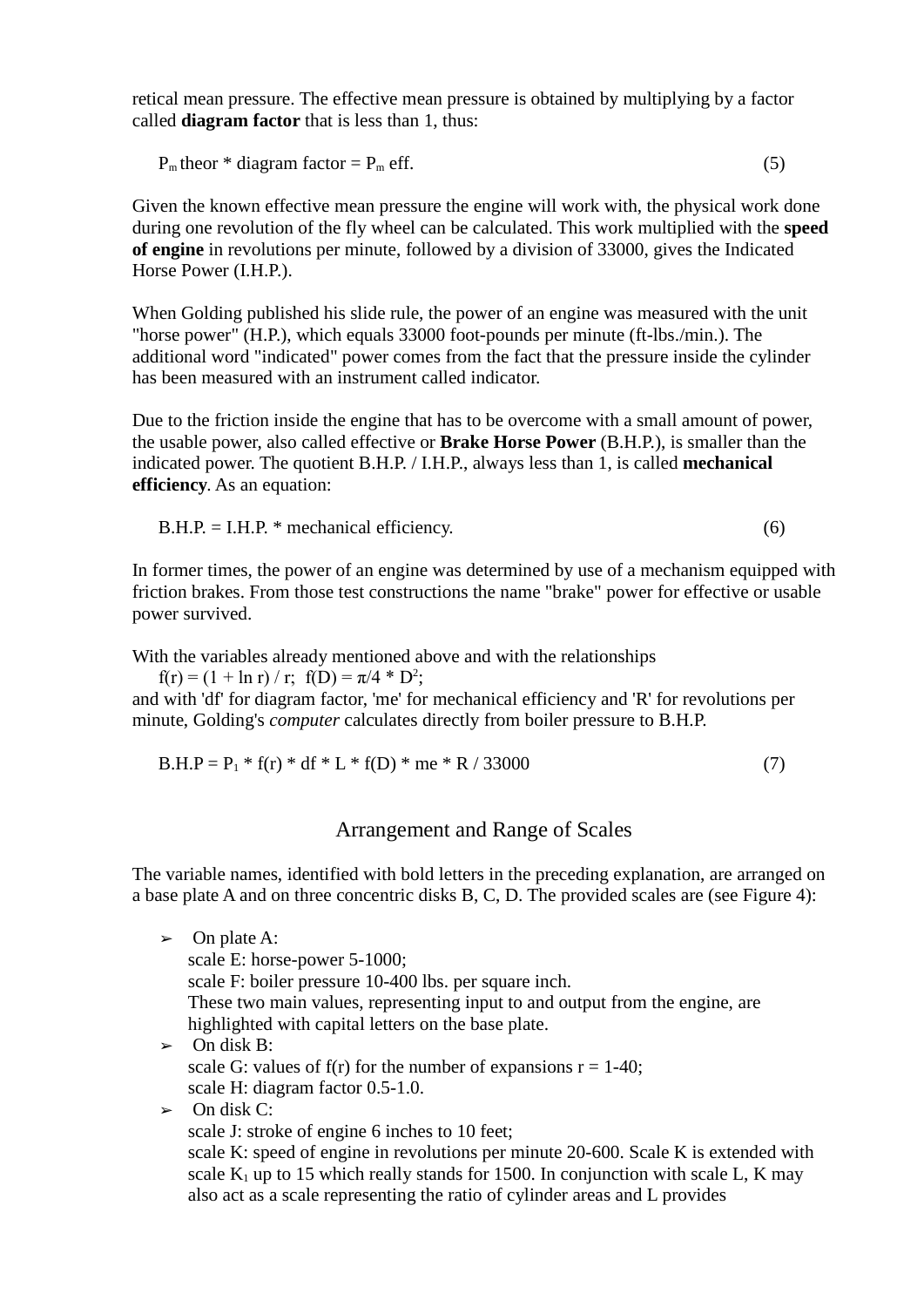simultaneously the appropriate diameters. An example is given in the booklet page 11, example IV.

 $\geq$  On disk D:

scale L: diameter of cylinder 6-120 inches;

scale M: mechanical efficiency 0.5-1.0. Value 1.0 is marked with indicator N that points to the value of I.H.P. on scale E.



Figure 4: Arangement of Disks and Scales on Golding's *Computer*

The direct connections between the scales are F to G, H to J, K to L and M to E. After setting the variables on disks B and C, read scale E on the base plate by rotating disk D with the cutout so that indicator N on the protrusion points to the calculated efficiency value. Similarly, the power can be set on scale E with indicator N, then disks B and C rotated to determine various combinations of the variables to achieve the same output.

## Examples of usage

Two examples may illustrate the usage of the instrument. Both are taken from the booklet provided with the slide rule. The first example is straightforward.

Example I.―To find the I.H.P. of any engine, given the sizes of the engine, speed, and pressure. Set the number of expansions on scale G to the boiler pressure on scale F. Read the theoretical mean effective pressure on scale F opposite 1 on scale G, and subtract a suitable back pressure (say 3 lbs. for condensing engines, and 16 lbs. for non-condensing engines) by rotating disc B anti-clockwise. Set the given stroke on scale J to a suitable